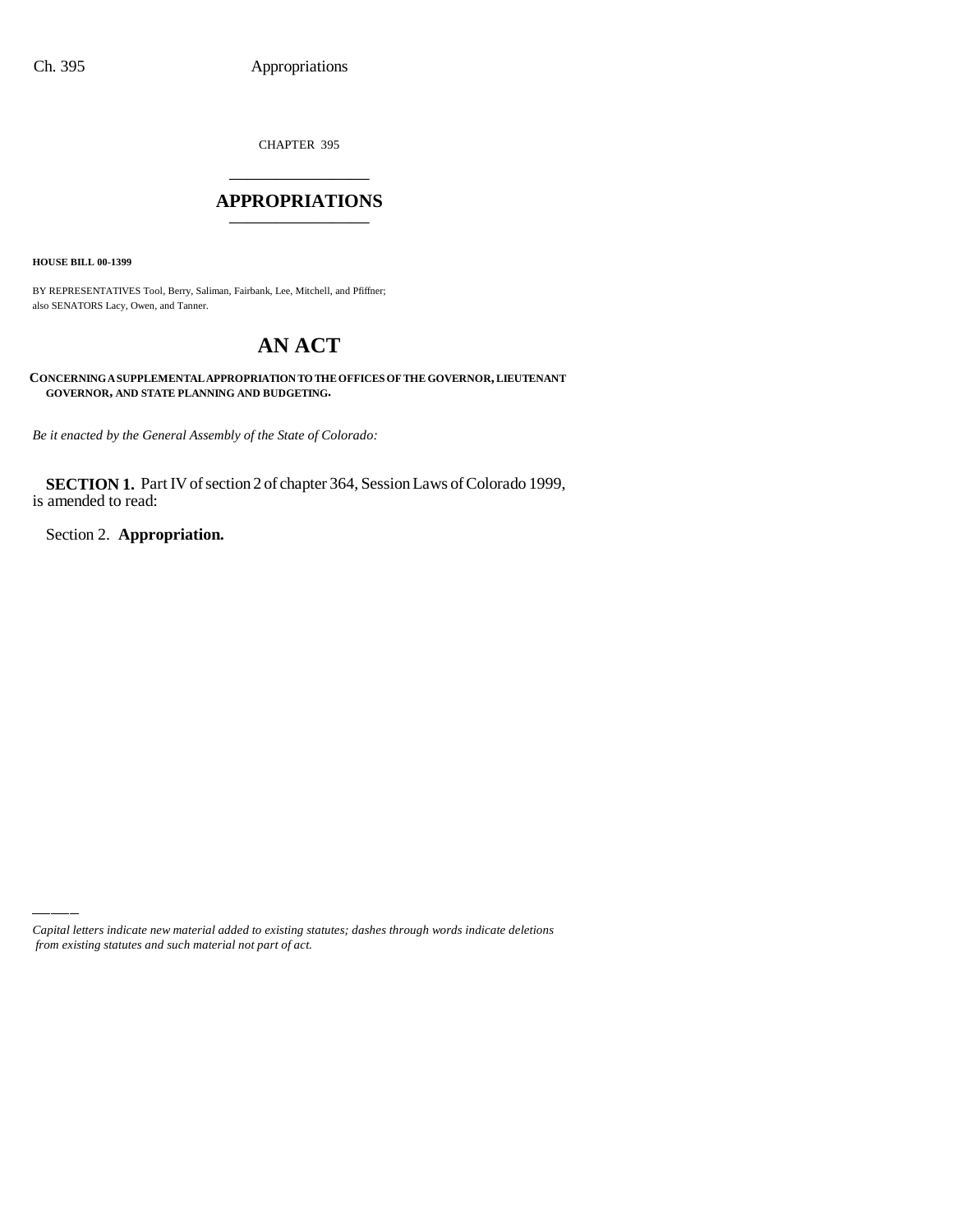## Ch. 395 Appropriations

|                                              |                 |              | <b>APPROPRIATION FROM</b>                                            |                |                |               |                       |                |
|----------------------------------------------|-----------------|--------------|----------------------------------------------------------------------|----------------|----------------|---------------|-----------------------|----------------|
|                                              |                 |              |                                                                      | <b>GENERAL</b> |                | <b>CASH</b>   |                       |                |
|                                              | ITEM &          |              | <b>GENERAL</b>                                                       | <b>FUND</b>    | <b>CASH</b>    | <b>FUNDS</b>  |                       | <b>FEDERAL</b> |
|                                              | <b>SUBTOTAL</b> | <b>TOTAL</b> | <b>FUND</b>                                                          | <b>EXEMPT</b>  | <b>FUNDS</b>   | <b>EXEMPT</b> |                       | <b>FUNDS</b>   |
|                                              | \$              | \$           | \$                                                                   | \$             | \$             | \$            | \$                    |                |
|                                              |                 |              | <b>PART IV</b>                                                       |                |                |               |                       |                |
|                                              |                 |              | <b>GOVERNOR - LIEUTENANT GOVERNOR - STATE PLANNING AND BUDGETING</b> |                |                |               |                       |                |
| (1) OFFICE OF THE GOVERNOR <sup>35, 36</sup> |                 |              |                                                                      |                |                |               |                       |                |
| (A) Governor's Office                        |                 |              |                                                                      |                |                |               |                       |                |
| <b>Administration of Governor's</b>          |                 |              |                                                                      |                |                |               |                       |                |
| Office and Residence <sup>37</sup>           | 2,205,909       |              | 2,146,341                                                            |                |                |               | $35,568(T)^a$         | 24,000         |
|                                              |                 |              | $(39.0$ FTE)                                                         |                |                |               |                       |                |
| Discretionary Fund                           | 20,000          |              | 20,000 <sup>b</sup>                                                  |                |                |               |                       |                |
| <b>Mansion Activity Fund</b>                 | 85,000          |              |                                                                      |                | $65,000^\circ$ |               | $20,000$ <sup>d</sup> |                |
|                                              | 2,310,909       |              |                                                                      |                |                |               |                       |                |

<sup>a</sup> This amount shall be from indirect cost recoveries.

<sup>b</sup> For purposes of complying with the limitation on state fiscal year spending imposed by Article X, Section 20 of the State Constitution, this amount is included for informational purposes as it is continuously appropriated by a permanent statute or constitutional provision and, therefore, is not subject to the limitation of General Fund appropriations as set forth in Section 24-75-201.1, C.R.S.

c This amount shall be from rental fees.

d This amount shall be from rental fees received from exempt sources.

**(B) Special Purpose**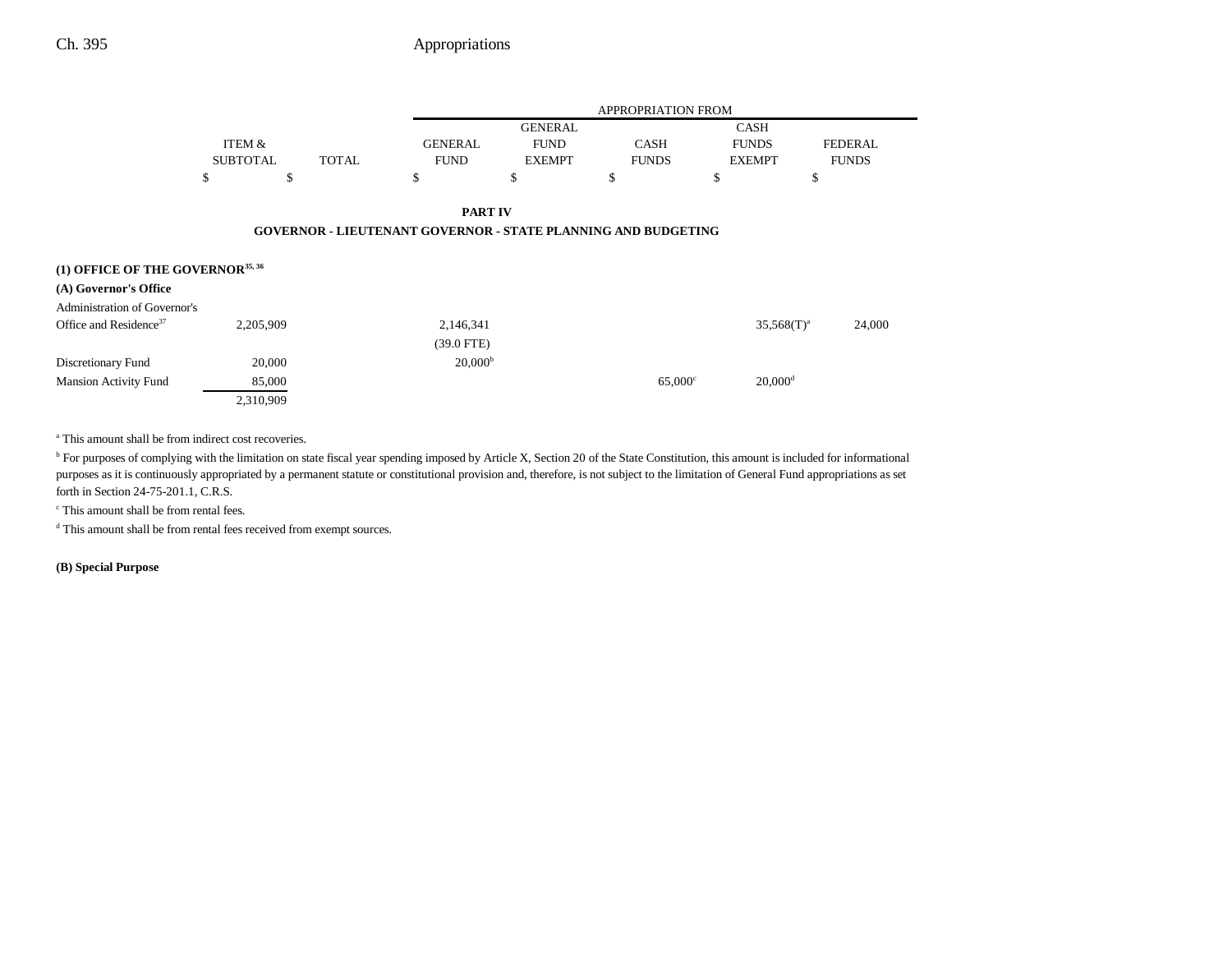| Health, Life, and Dental                    | 208,150    | 205,610 | 2,540                   |
|---------------------------------------------|------------|---------|-------------------------|
| Short-term Disability                       | 9,730      | 9,730   |                         |
| Salary Survey and                           |            |         |                         |
| Anniversary Increases                       | 254,389    | 249,529 | 4,860                   |
| Workers' Compensation                       | 2,709      | 2,709   |                         |
| Legal Services for 1,391                    |            |         |                         |
| hours                                       | 73,542     | 73,542  |                         |
| Purchase of Services from                   |            |         |                         |
| Computer Center                             | 5,000      | 5,000   |                         |
| Payment to Risk Management                  |            |         |                         |
| and Property Funds                          | 28,412     | 28,412  |                         |
| Capitol Complex Leased                      |            |         |                         |
| Space                                       | 191,719    | 191,719 |                         |
|                                             | 773,651    |         |                         |
|                                             |            |         |                         |
| (C) Other Programs and Grants <sup>37</sup> |            |         |                         |
| Program Administration                      | 13,370,802 |         | 13,370,802 <sup>a</sup> |
| Legal Services for 266                      |            |         |                         |
| hours <sup>38</sup>                         | 14,063     |         | $14,063^b$              |
|                                             | 13,384,865 |         |                         |

<sup>a</sup> This amount includes estimated federal grants received by the Governor's Office for the Office of Energy Conservation, the School-to-Career program, the Workforce Council program, the One-Stop Career Center Program, and other initiatives, and is included for informational purposes.

<sup>b</sup> This amount shall be for legal services for the Office of Energy Conservation.

16,469,425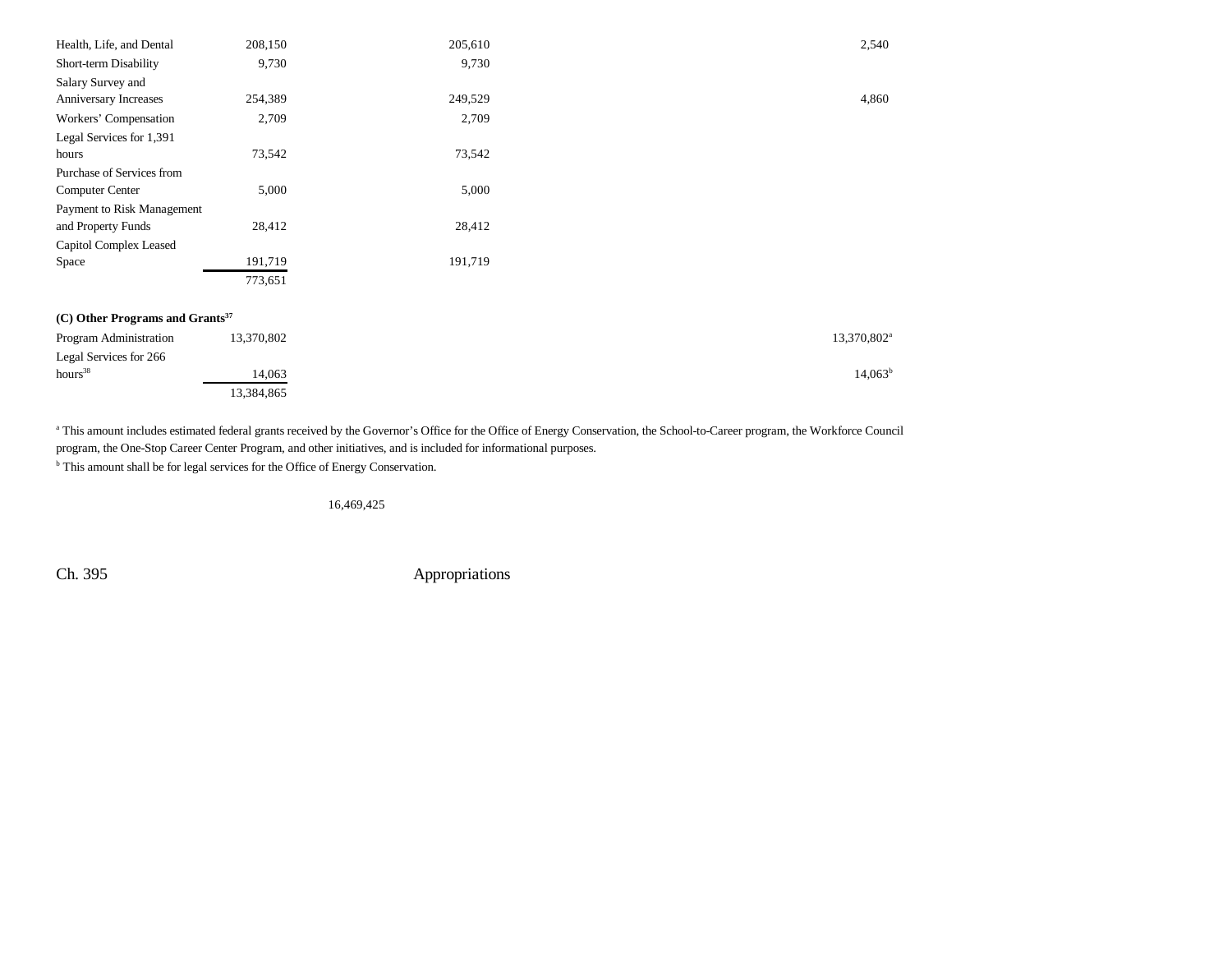## Ch. 395 Appropriations

|                                       |                           |    |         | <b>APPROPRIATION FROM</b> |              |                               |                                                |                             |                                              |                                |
|---------------------------------------|---------------------------|----|---------|---------------------------|--------------|-------------------------------|------------------------------------------------|-----------------------------|----------------------------------------------|--------------------------------|
|                                       | ITEM &<br><b>SUBTOTAL</b> |    |         |                           | <b>TOTAL</b> | <b>GENERAL</b><br><b>FUND</b> | <b>GENERAL</b><br><b>FUND</b><br><b>EXEMPT</b> | <b>CASH</b><br><b>FUNDS</b> | <b>CASH</b><br><b>FUNDS</b><br><b>EXEMPT</b> | <b>FEDERAL</b><br><b>FUNDS</b> |
|                                       | \$                        | \$ |         | \$                        | \$           | \$                            | \$                                             | \$                          |                                              |                                |
|                                       |                           |    |         |                           |              |                               |                                                |                             |                                              |                                |
| (2) OFFICE OF THE LIEUTENANT GOVERNOR |                           |    |         |                           |              |                               |                                                |                             |                                              |                                |
| Administration                        | 243,053                   |    |         | 243,053                   |              |                               |                                                |                             |                                              |                                |
|                                       |                           |    |         | $(4.0$ FTE)               |              |                               |                                                |                             |                                              |                                |
| <b>Aerospace States Association</b>   |                           |    |         |                           |              |                               |                                                |                             |                                              |                                |
| <b>Expenses</b>                       | 8,318                     |    |         | 8,318                     |              |                               |                                                |                             |                                              |                                |
| Discretionary Fund                    | 5,000                     |    |         | $5,000^a$                 |              |                               |                                                |                             |                                              |                                |
| <b>Commission of Indian Affairs</b>   | 64,707                    |    |         | 63,207                    |              |                               |                                                | 1,500 <sup>b</sup>          |                                              |                                |
|                                       |                           |    |         | $(2.0$ FTE)               |              |                               |                                                |                             |                                              |                                |
|                                       |                           |    | 321,078 |                           |              |                               |                                                |                             |                                              |                                |

<sup>a</sup> For purposes of complying with the limitation on state fiscal year spending imposed by Article X, Section 20 of the State Constitution, this amount is included for informational purposes as it is continuously appropriated by a permanent statute or constitutional provision and, therefore, is not subject to the limitation of General Fund appropriations as set forth in Section 24-75-201.1, C.R.S.

<sup>b</sup> This amount shall be from private donations.

## **(3) OFFICE OF STATE PLANNING AND BUDGETING36, 39, 40, 41, 42**

| <b>Personal Services</b>  | 106,630 | $1,106,630(T)^{a}$ |
|---------------------------|---------|--------------------|
|                           |         | $(19.5$ FTE)       |
| <b>Operating Expenses</b> | 60,575  | $60,575(T)^{a}$    |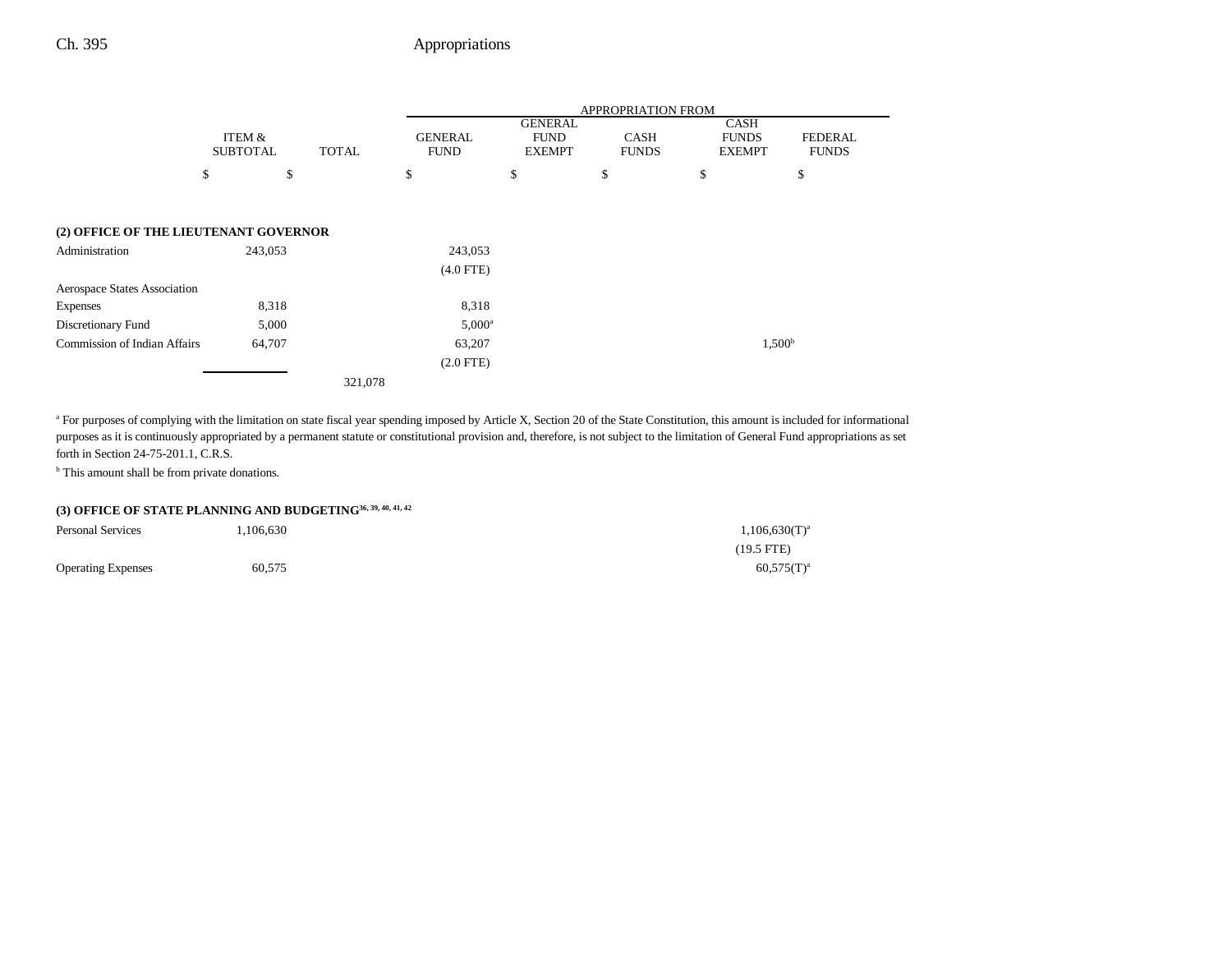| Economic Forecasting |             |               |
|----------------------|-------------|---------------|
| Subscriptions        | 22.939<br>. | $22,939(T)^3$ |

1,190,144

<sup>a</sup> These amounts shall be from indirect cost recoveries collected from the State Highway Fund by the Department of Transportation pursuant to Section 43-1-113(8)(a), C.R.S.

| (4) ECONOMIC DEVELOPMENT PROGRAMS <sup>43</sup> |                |  |  |  |  |
|-------------------------------------------------|----------------|--|--|--|--|
| Administration                                  | 330,390        |  |  |  |  |
|                                                 | $(6.0$ FTE)    |  |  |  |  |
| <b>Leased Space</b>                             | 116,678        |  |  |  |  |
| <b>Vehicle Lease Payments</b>                   | 11,880         |  |  |  |  |
| <b>Business Development</b>                     | 858.342        |  |  |  |  |
|                                                 | $(10.2$ FTE)   |  |  |  |  |
| Defense Conversion and                          |                |  |  |  |  |
| <b>Retention Council</b>                        | 546,144        |  |  |  |  |
|                                                 | $(0.5$ FTE $)$ |  |  |  |  |
| <b>Grand Junction Satellite</b>                 |                |  |  |  |  |
| Office                                          | 59,486         |  |  |  |  |
|                                                 | $(1.0$ FTE)    |  |  |  |  |
| <b>Minority Business Office</b>                 | 159,036        |  |  |  |  |
|                                                 | $(3.0$ FTE)    |  |  |  |  |
| <b>Small Business Assistance</b>                | 311,030        |  |  |  |  |
|                                                 | $(5.0$ FTE)    |  |  |  |  |
| Leading Edge Program                            |                |  |  |  |  |
| Grants                                          | 140,000        |  |  |  |  |
| <b>Small Business Development</b>               |                |  |  |  |  |
| Centers                                         | 1,096,227      |  |  |  |  |
|                                                 |                |  |  |  |  |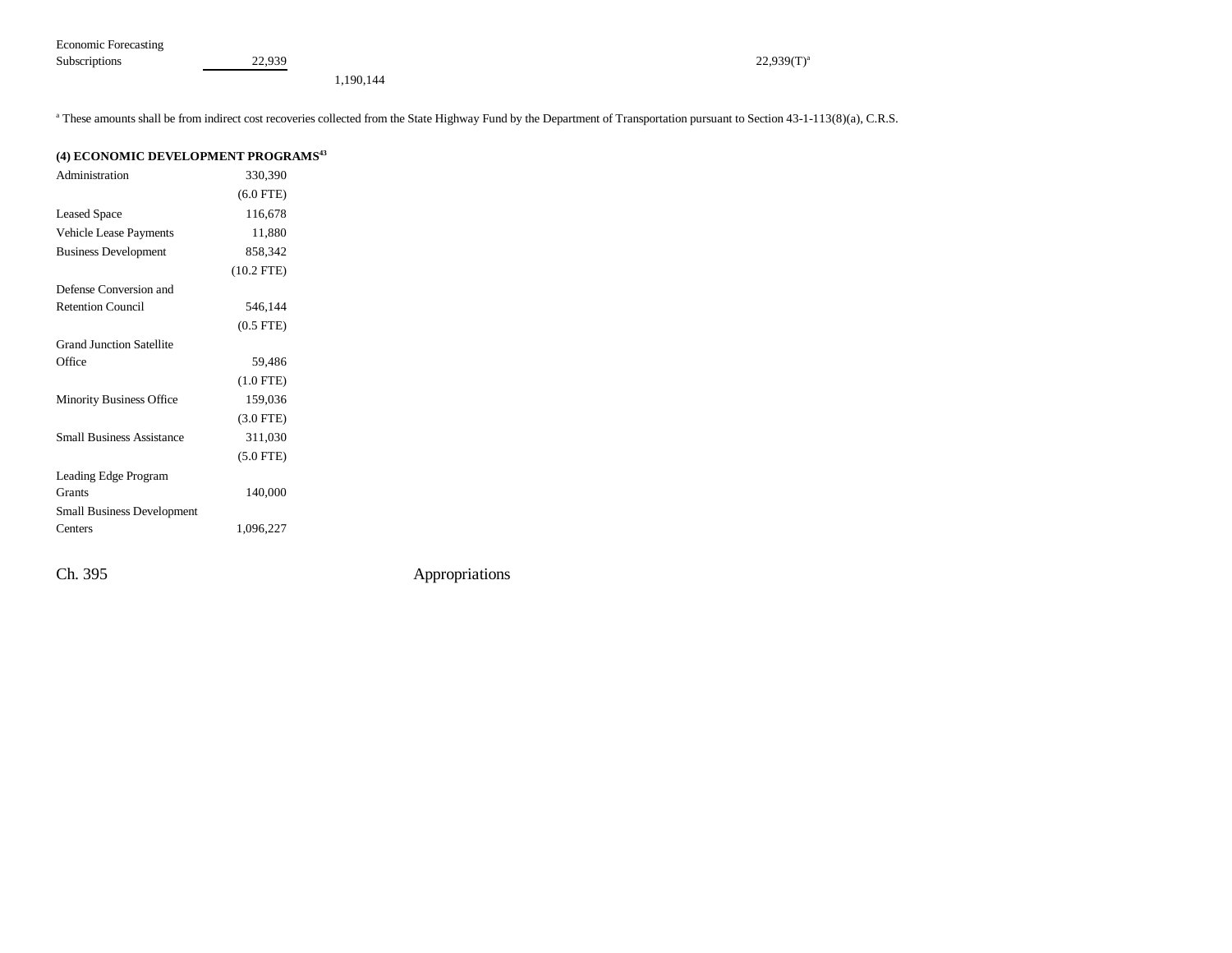## Ch. 395 **Appropriations**

|                                          |                                          |           | <b>APPROPRIATION FROM</b> |                                         |                             |                                       |                         |  |
|------------------------------------------|------------------------------------------|-----------|---------------------------|-----------------------------------------|-----------------------------|---------------------------------------|-------------------------|--|
|                                          | ITEM &<br><b>SUBTOTAL</b>                | TOTAL     | GENERAL<br><b>FUND</b>    | GENERAL<br><b>FUND</b><br><b>EXEMPT</b> | <b>CASH</b><br><b>FUNDS</b> | CASH<br><b>FUNDS</b><br><b>EXEMPT</b> | FEDERAL<br><b>FUNDS</b> |  |
|                                          | \$                                       | D         | \$                        | \$                                      | S                           | \$                                    | Φ                       |  |
| International Trade Office <sup>44</sup> | $(3.0$ FTE)<br>1,141,904<br>$(11.0$ FTE) | 4,771,117 |                           |                                         |                             | $4,771,117(T)^a$                      |                         |  |

<sup>a</sup> This amount represents a transfer from the Department of Local Affairs, Economic Development Programs. Any amounts included in state fiscal year spending are accounted for in the Department of Local Affairs' appropriation.

#### **(5) OFFICE OF INNOVATION AND TECHNOLOGY**

| YEAR 2000 FATAL AND      |           |           |
|--------------------------|-----------|-----------|
| <b>CRITICAL EMBEDDED</b> |           |           |
| <b>SYSTEMS, PHASE 2</b>  | 219.363   | 219.363   |
| NEW CENTURY COLORADO     | 2.100.000 | 2.100,000 |

2,319,363

#### **TOTALS PART IV**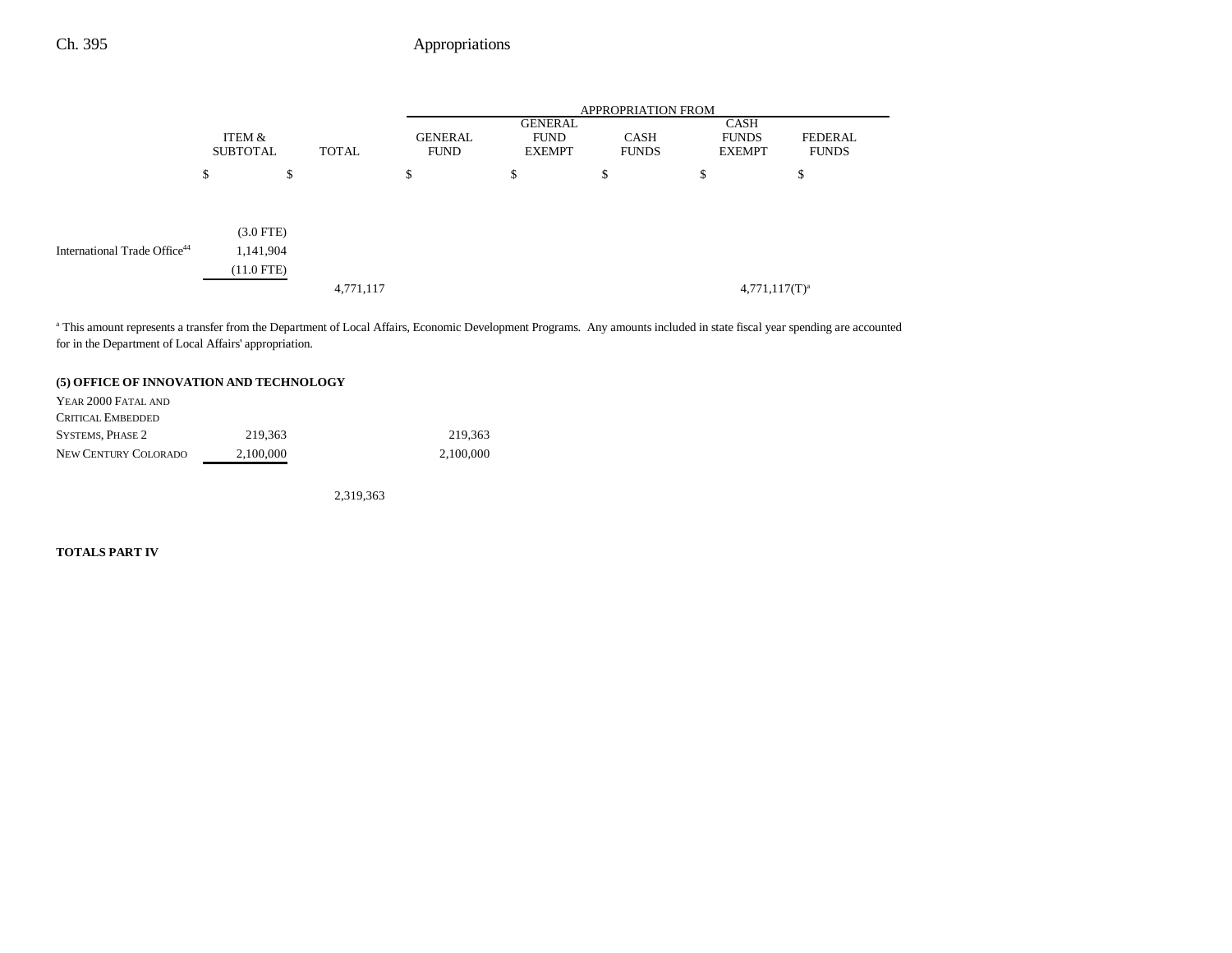| <b>(GOVERNOR-</b><br><b>LIEUTENANT</b> |              |                           |          |                |              |
|----------------------------------------|--------------|---------------------------|----------|----------------|--------------|
| <b>GOVERNOR- STATE</b>                 |              |                           |          |                |              |
| PLANNING AND                           |              |                           |          |                |              |
| $BUDGETING)^{5,6}$                     | \$22,751,764 | $$3,252,170$ <sup>*</sup> | \$65,000 | $$6,018,329^b$ | \$13,416,265 |
|                                        | \$25,071,127 | $$5,571,533$ <sup>a</sup> |          |                |              |

<sup>a</sup> Of this amount, \$25,000 is included as information for purposes of complying with the limitation on state fiscal year spending imposed by Article X, Section 20 of the State Constitution. As this amount is continuously appropriated by a permanent statute or constitutional provision it is not subject to the limitation of General Fund appropriations as set forth in Section 24-75-201.1, C.R.S.

 $b$  Of this amount, \$5,996,829 contains a (T) notation.

#### **FOOTNOTES** -- The following statements are referenced to the numbered footnotes throughout section 2.

- 5 (Governor lined through this provision. See L. 99, p. 2245.)
- 6 All Departments, Totals -- The General Assembly requests that copies of all reports requested in other footnotes contained in this act be delivered to the Joint Budget Committee and the majority and minority leadership in each house of the General Assembly. Each principal department of the state shall produce its rules and regulations in an electronic format that is suitable for public access through electronic means. Such rules and regulations in such format shall be submitted to the Office of Legislative Legal Services for publishing on the Internet. It is the intent of the General Assembly that this be done within existing resources.
- 35 (Governor lined through this provision. See L. 99, p. 2247.)
- 36(Governor lined through this provision. See L. 99, p. 2247.)
- 37 (Governor lined through this provision. See L. 99, p. 2247.)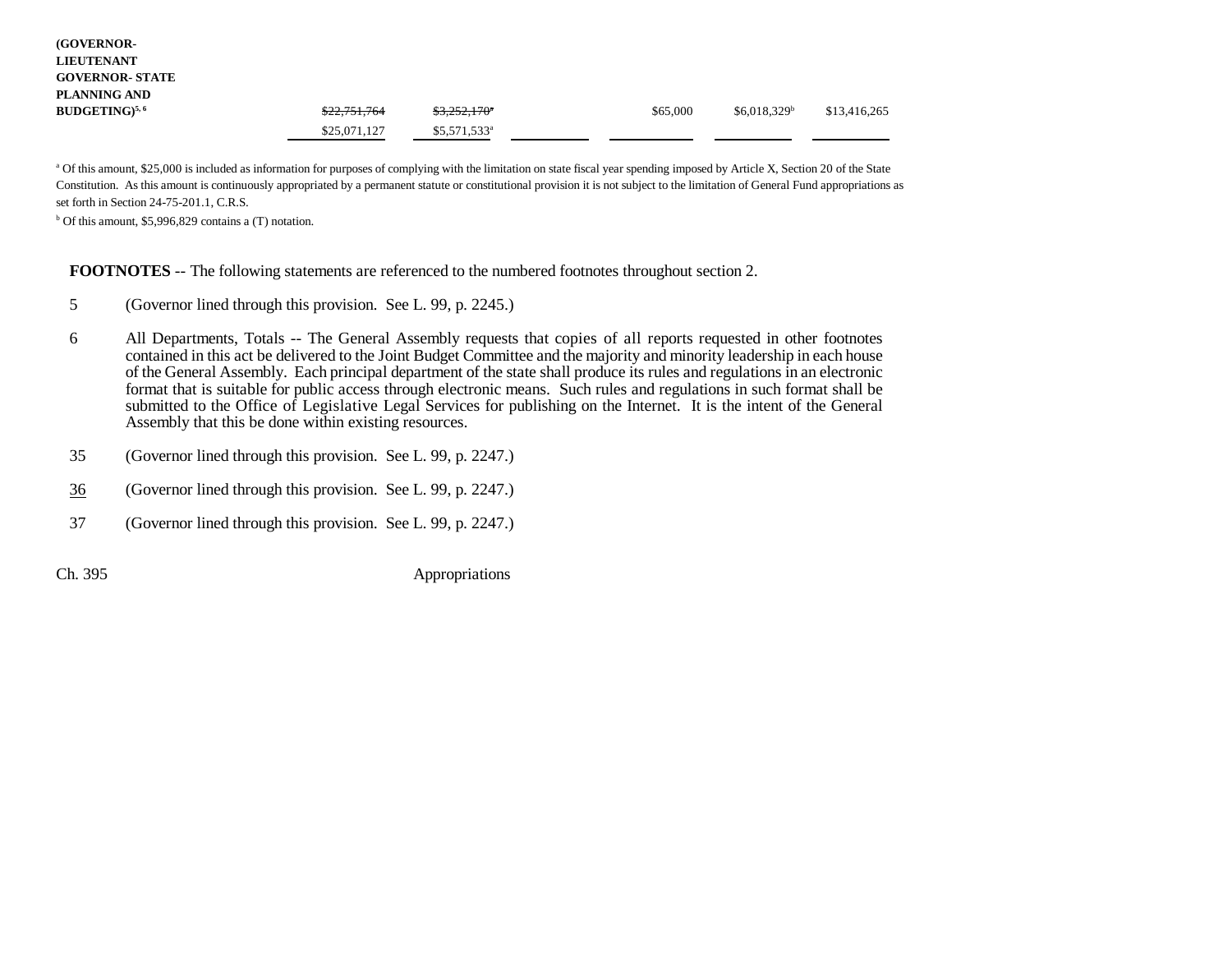|                 |       |                | APPROPRIATION FROM |              |               |                |  |  |  |
|-----------------|-------|----------------|--------------------|--------------|---------------|----------------|--|--|--|
|                 |       |                | GENERAL            |              | CASH          |                |  |  |  |
| ITEM &          |       | <b>GENERAL</b> | <b>FUND</b>        | CASH         | <b>FUNDS</b>  | <b>FEDERAL</b> |  |  |  |
| <b>SUBTOTAL</b> | TOTAL | <b>FUND</b>    | <b>EXEMPT</b>      | <b>FUNDS</b> | <b>EXEMPT</b> | <b>FUNDS</b>   |  |  |  |
| ¢               |       |                |                    |              |               |                |  |  |  |

- 38 (Governor lined through this provision. See L. 99, p. 2248.)
- 39 (Governor lined through this provision. See L. 99, p. 2248.)
- 40(Governor lined through this provision. See L. 99, p. 2248.)
- 41 (Governor lined through this provision. See L. 99, p. 2248.)
- 42 Governor Lieutenant Governor State Planning and Budgeting, Office of State Planning and Budgeting; and Department of Personnel, Information Management Commission -- It is the intent of the General Assembly that the Commission on Information Management, in conjunction with the Office of State Planning and Budgeting, submit a priority list for all state information technology projects requested in the FY 2000-01 budget requests by November 1, 1999.
- 43(Governor lined through this provision. See L. 99, p. 2248.)
- 44 Governor Lieutenant Governor State Planning and Budgeting, Economic Development Programs, International Trade Office; and Department of Local Affairs, Economic Development, Programs Administered by Other Departments, Governor's Office of Economic Development, International Trade Office -- The International Trade Office is requested to provide a report to the Joint Budget Committee by November 1, 1999, that includes the following information: number of new and existing companies assisted; activity reports from overseas representatives and offices; number of incoming